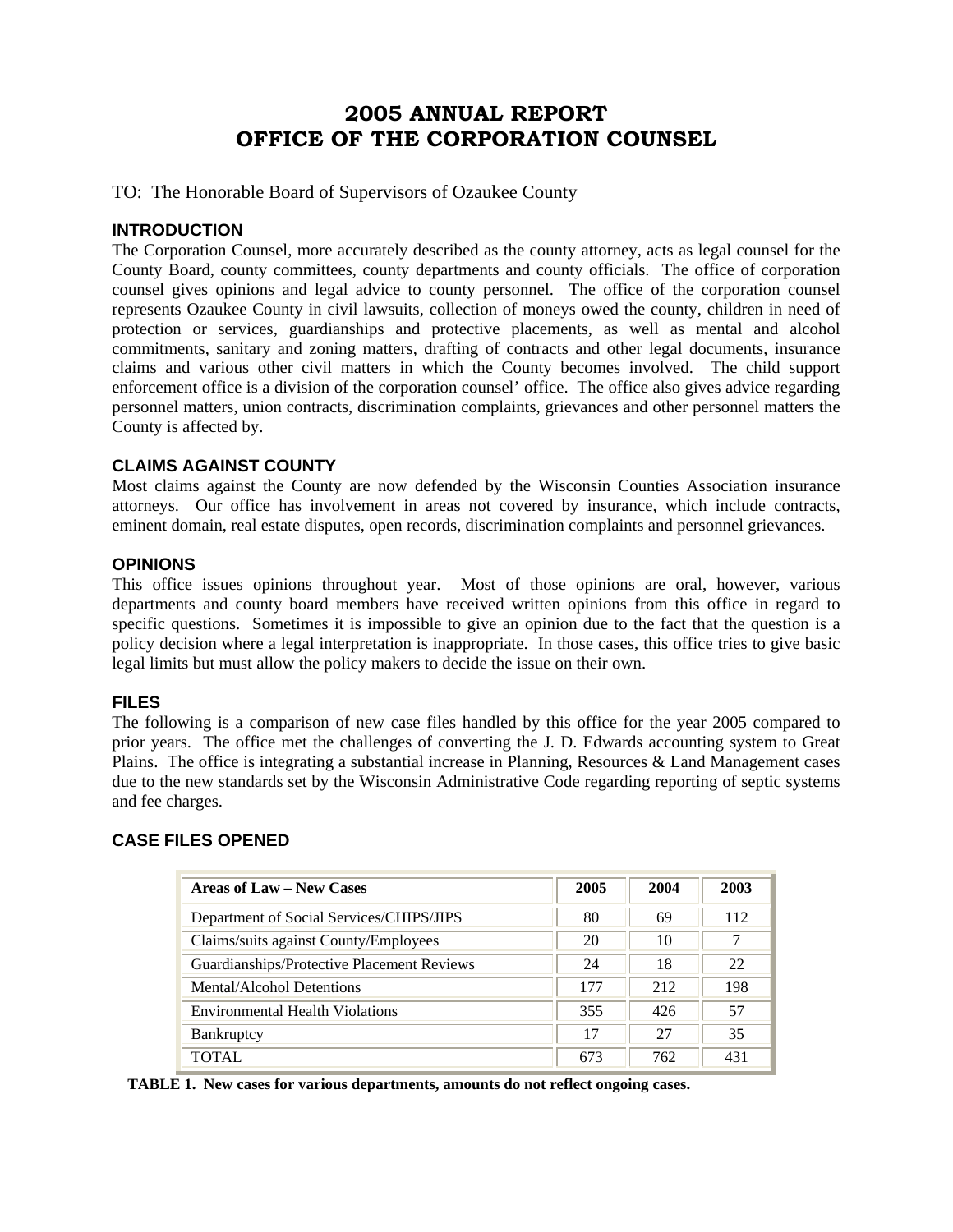| <b>Department</b>              | 2005 | 2004 | 2003 |
|--------------------------------|------|------|------|
| Social Services                | 21   | 22   |      |
| <b>Community Programs</b>      | 58   | 27   | 22   |
| Courts/Guardian ad Litem Fees. | 3    | 10   | 12   |
| Miscellaneous                  | 6    |      |      |
| TOTAL                          | 88   | 64   |      |

 **TABLE 2. New collection cases, numbers do not reflect ongoing cases**

## **OFFICE TIME SPENT ON VARIOUS DEPARTMENTS**

The following is an approximate percentage of office time spent with various departments to give an overview of this office's time.

| <b>Department</b>                                   | Percentage                                                                                                                                                           |
|-----------------------------------------------------|----------------------------------------------------------------------------------------------------------------------------------------------------------------------|
| <b>Social Services</b>                              | 16                                                                                                                                                                   |
| <b>Community Programs</b>                           | 20                                                                                                                                                                   |
| Planning, Resources & Land Management/Public Health | 10                                                                                                                                                                   |
| County Board and Committees                         | 21                                                                                                                                                                   |
| Claims/Suits                                        | 5                                                                                                                                                                    |
| Sheriff/Law Enforcement Committee                   | 6                                                                                                                                                                    |
| Clerk of Courts                                     | 5                                                                                                                                                                    |
| <b>Highway Commission</b>                           | $\mathcal{D}_{\mathcal{A}}^{\mathcal{A}}(\mathcal{A}) = \mathcal{D}_{\mathcal{A}}^{\mathcal{A}}(\mathcal{A}) = \mathcal{D}_{\mathcal{A}}^{\mathcal{A}}(\mathcal{A})$ |
| Lasata                                              | 3                                                                                                                                                                    |
| <b>Other Departments and Committees</b>             | 10                                                                                                                                                                   |
| Child Support/Paternity                             | $\mathfrak{D}$                                                                                                                                                       |

#### **COLLECTIONS**

This office acts for the County collecting fees and other moneys owed to the County. The following is an accounting of collections made through this department for the year 2005.

| Department                            | Amount      |  |
|---------------------------------------|-------------|--|
| Recoupment of attorney fees and costs | \$923.95    |  |
| <b>Social Services</b>                | 6,766.62    |  |
| <b>Counseling Center</b>              | 4,178,66    |  |
| Clerk of Courts Recoupment of Fees    | 3,265.16    |  |
| <b>TOTAL</b>                          | \$15,134.59 |  |

#### **ADDITIONAL COLLECTIONS**

| Department                                 | Amount      |  |
|--------------------------------------------|-------------|--|
| Bankruptcy Payment - Clerk of Courts       | \$264.17    |  |
| Guardian ad litem fees                     | 10,154.29   |  |
| Sheriff's Department                       | 185.83      |  |
| Lasata Care Center                         | 6,577.91    |  |
| <b>Bankruptcy Payment - Property Taxes</b> | 45,997.71   |  |
| <b>TOTAL</b>                               | \$63,179.91 |  |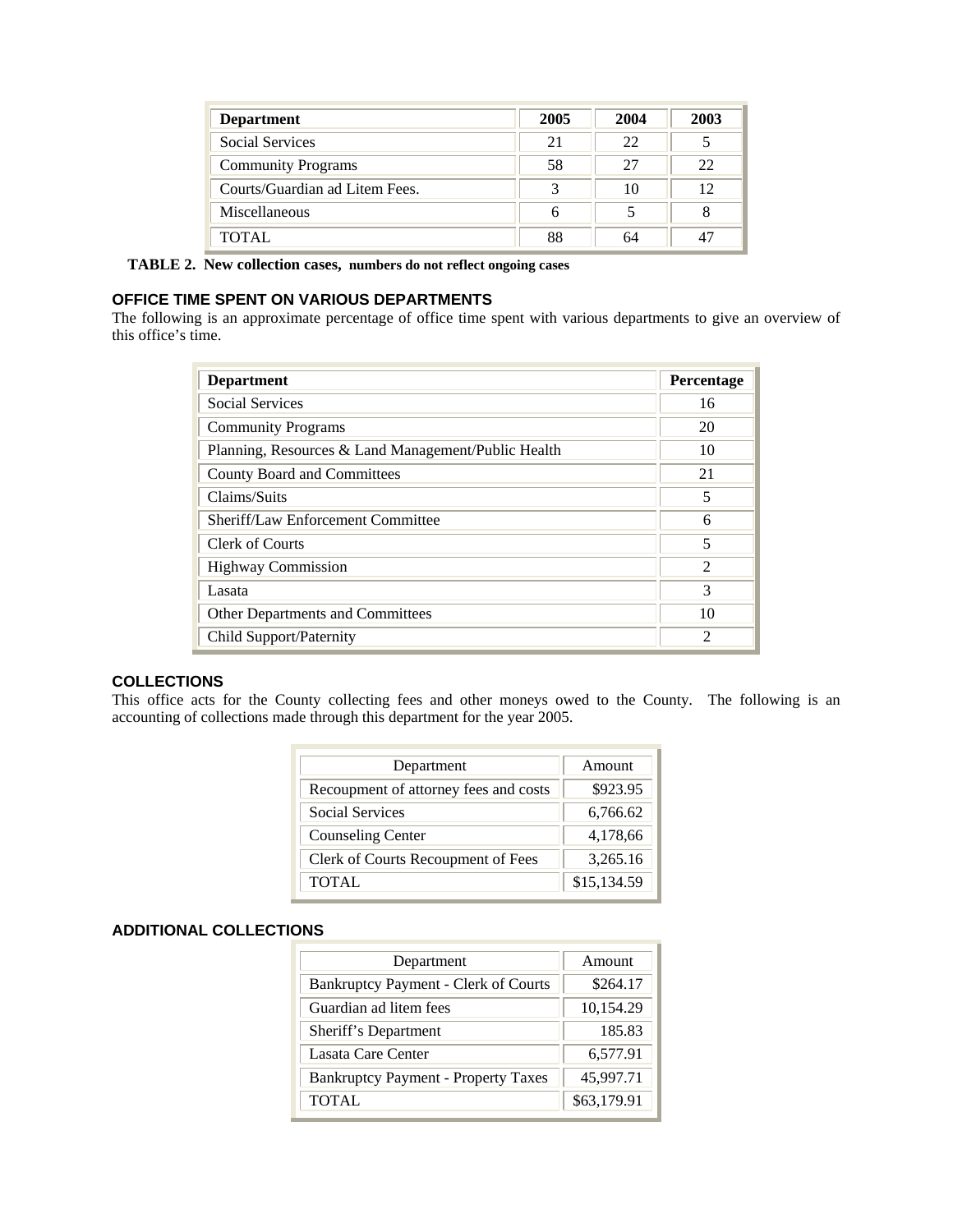# **CHILD SUPPORT ENFORCEMENT**

# **INTRODUCTION**

The Department of Child Support Enforcement was created by Title IV-D of the federal Social Security Act. The Department operates through the cooperation of federal, state and county government. The main objectives of the Department are:

- Establish paternity for children born to unmarried parents
- Establish court orders for child support and health insurance
- Collect and disburse support payments
- $\blacksquare$  Modify child support orders
- Enforce child support payments
- Locate parents for the above purposes

The Department only manages IV-D cases. A case becomes a IV-D case when the custodial parent receives public assistance or when either parent fills out an application for services. The Ozaukee County Child Support Agency presently has over 1,600 IV-D cases. The Agency is also responsible for the financial accounting aspects of all IV-D and non IV-D cases, which includes entering the court orders for child support into KIDS, the statewide child support computer, and preparing income-withholding orders. There are approximately 1,350 non-IV-D cases.

The Agency works closely with the Family Courts, the Sheriff's Department and the Department of Social Services. Cooperative agreements are signed each year with the Family Court Commissioner and the Sheriff's Department to reimburse each department for costs incurred on IV-D cases.

# **BUDGET**

In the year 2005, the Department stayed within its budget. The budget is largely funded by the State and Federal governments. Pursuant to the State-County contract for child support services, the State reimburses two-thirds of the Agency's expenses. In addition, approximately \$75,000 in incentive payments will be made by the State to the Department in 2006 if the Department meets required performance measures. There are four performance measures that must be met. They are as follows.

- 1) At least 90% of paternity cases have paternity established;
- 2) At least 80% of cases have court orders established;
- 3) At least 80% of the child support due each month is collected in the month it is due; and
- 4) An arrears collection is made within the fiscal year on at least 80% of the cases that have an arrearage.

The Department needs to improve on performance requirements 3 and 4 as our performance is currently below the minimum thresholds. If the Department does not meet incremental improvement goals in these areas, the Department may lose as much as \$2,983 of its incentive payments for 2006. The Department was successful in 2005 in meeting the performance